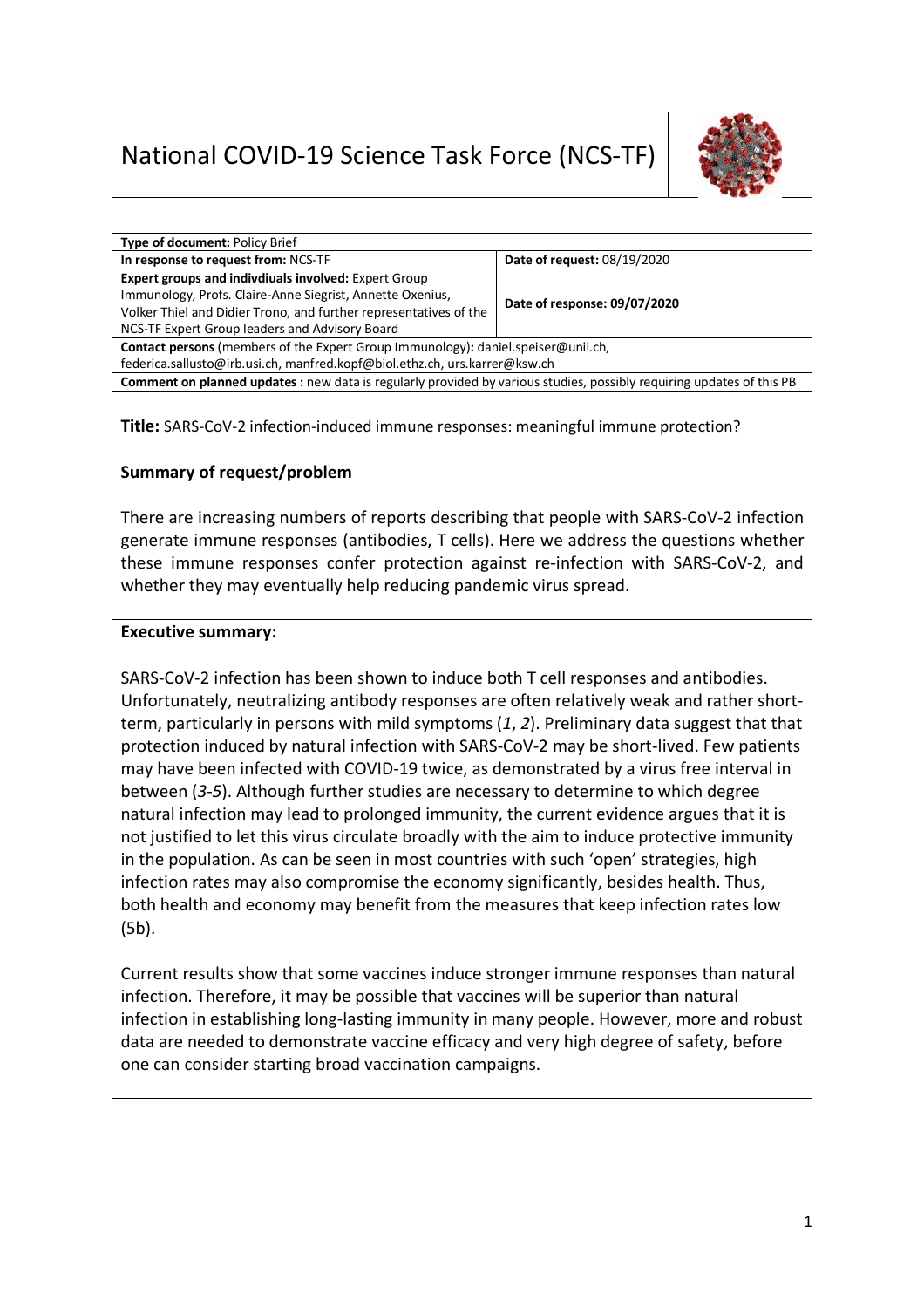### **Main text**

An increasing number of studies shows that SARS-CoV-2 infection may induce robust T cell and B cell (antibody) responses (*6*-*11*). Such studies represent a good start towards understanding the interaction between the virus and the human body, and particularly the human immune system.

Importantly, however, the demonstration of immune responses does not necessarily indicate immunity. "Immunity" refers to the highly desired protection from (subsequent) infection, or at least a meaningful reduction of disease severity. To know more about immunity, one must perform studies that directly determine whether or not exposed persons are protected from SARS-CoV-2 infection or from developing COVID-19 disease depending on previously acquired immune responses either by natural infection, crossreactivity or vaccination. Such studies are challenging and time-consuming.

Only few laboratory parameters can be used to tentatively predict protective immunity, most prominently the presence of neutralizing antibodies (nAbs) at sufficiently high concentrations. In many viral infections, nAbs are the best laboratory indicators of immunity. However, even presence of nAbs must be interpreted with caution, as we currently lack information about the amounts required for protection (*12*). It thus remains necessary to further test whether certain (concentrations of) nAbs really do confer resistance to infection (*13*). Furthermore, besides nAbs, other parts of the immune system also contribute to immune protection (*14*). Currently, there is no reliable diagnostic test available to indicate immune protection against re-infection with SARS-CoV-2. Therefore, the concept of providing 'immune passports' to people who recovered after a first infection episode cannot be pursued.

It is well known that SARS-CoV-2 undergoes mutations, albeit at low rates (14b). There is currently no major evidence that the virus escapes immunity. It is more likely that waning immunity is the reason for re-infection (14c).

Immune protection after SARS-CoV-2 infection may often be as weak and short-term as those induced by the seasonal common cold Coronaviruses (*14*, *15*). Also for these viruses, protective antibody responses are short-lived, in the range of one year (*16*) or even less (*17*). Consequently, symptomatic infections occur regularly, including reinfections with the same virus (*16*, *18*).

There is hardly any evidence that common cold Coronaviruses induce neutralizing antibodies (nAbs) that would cross-react with SARS-CoV-2 and mediate some level of cross-protection. Common cold Coronaviruses have been shown to induce cross-specific non-neutralizing antibodies and cross-specific T cells (*19*). It is possible that such T cells reduce COVID-19 severity. The same may be the case for the T cells induced by previous infection with SARS-CoV-2 (*20*-*22*). Presence of SARS-CoV-2-specific memory T cells might indeed reduce the severity of infection, a promising notion that needs further investigation and verification.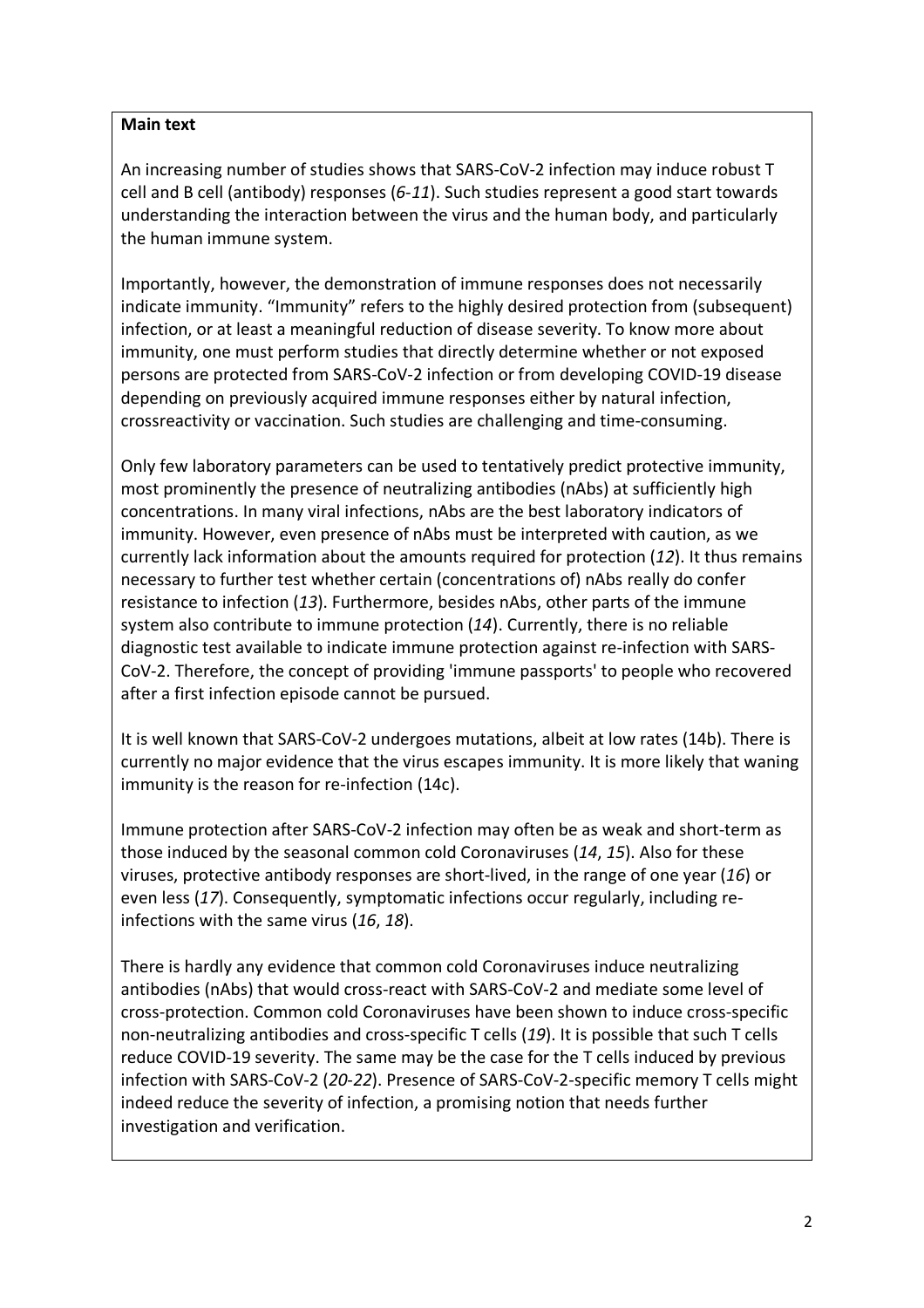Importantly, however, while memory T cells may facilitate virus clearance and reduce severity of the disease, they are inefficient in preventing infection (entry of the virus into target cells) and may therefore not help reducing infection rates, in the absence of nAbs.

After most infections, there is a substantial early decay of antibody titers, because the first antibody wave is based on short-lived plasma cells. In contrast, the second wave of antibodies decays much more slowly (*23*). Therefore, early antibody decay is normal and seen in many types of infections, emphasizing the need to clearly define the precise time points at which antibodies are being measured. By doing so, a recent study showed stable titers of SARS-CoV-2 specific antibodies within the first four months after infection (*11*), questioning whether COVID-19 immunity wanes rapidly. However, this and the majority of the remaining COVID-19 studies focus on non-neutralizing antibodies, often specific for the nucleoprotein which is much more immunogenic than the S protein. Yet, protection from infection is primarily mediated by neutralizing antibodies which are mostly S protein specific (7).

Although infected persons may lose immune protection as early as after a few weeks or months, it is too early to draw definitive conclusions on the efficacy and duration of immunity induced by SARS-CoV-2 infection, because of the lack of long-term follow-up studies.

The worldwide COVID-19 vaccine development is broad and rapidly moving forward (*24*- *27*). Nevertheless, most developers take great care to ensure the process is done properly, particularly with in depth investigation of efficacy and safety. Without sound data, neither public health experts nor the public itself would accept vaccination. Remarkably, phase 1+2 data show that several vaccines induce stronger immune responses than natural infection, with a good chance that they are lasting longer than after natural SARS-CoV-2 infection. Provided that phase 3 data clearly demonstrate efficacy and safety, vaccination may become possible during the year 2021. However, it remains possible that the firstgeneration vaccines turn out to be insufficiently protective or safe and that more efforts are needed which would mean further delays.

## **Conclusions**

Keeping SARS-CoV-2 infection rates as low as possible is the most reasonable strategy in the current pandemic. The antibody responses induced by natural infection are often weak and short-lasting, and may therefore provide only limited protection and inefficiently slow down viral spread. However, it is too early for definitive conclusions on these points. Hopefully, future vaccines will induce strong and long-lasting immunity. Broad immunity may be achieved if vaccines are accepted by the population, based on sound data that the approved vaccines are highly safe and efficient.

#### **References**

1. F. J. Ibarrondo *et al.*, Rapid decay of anti-SARS-CoV-2 antibodies in persons with mild Covid-19. *N Engl J Med* (2020), doi:10.1056/NEJMc2025179.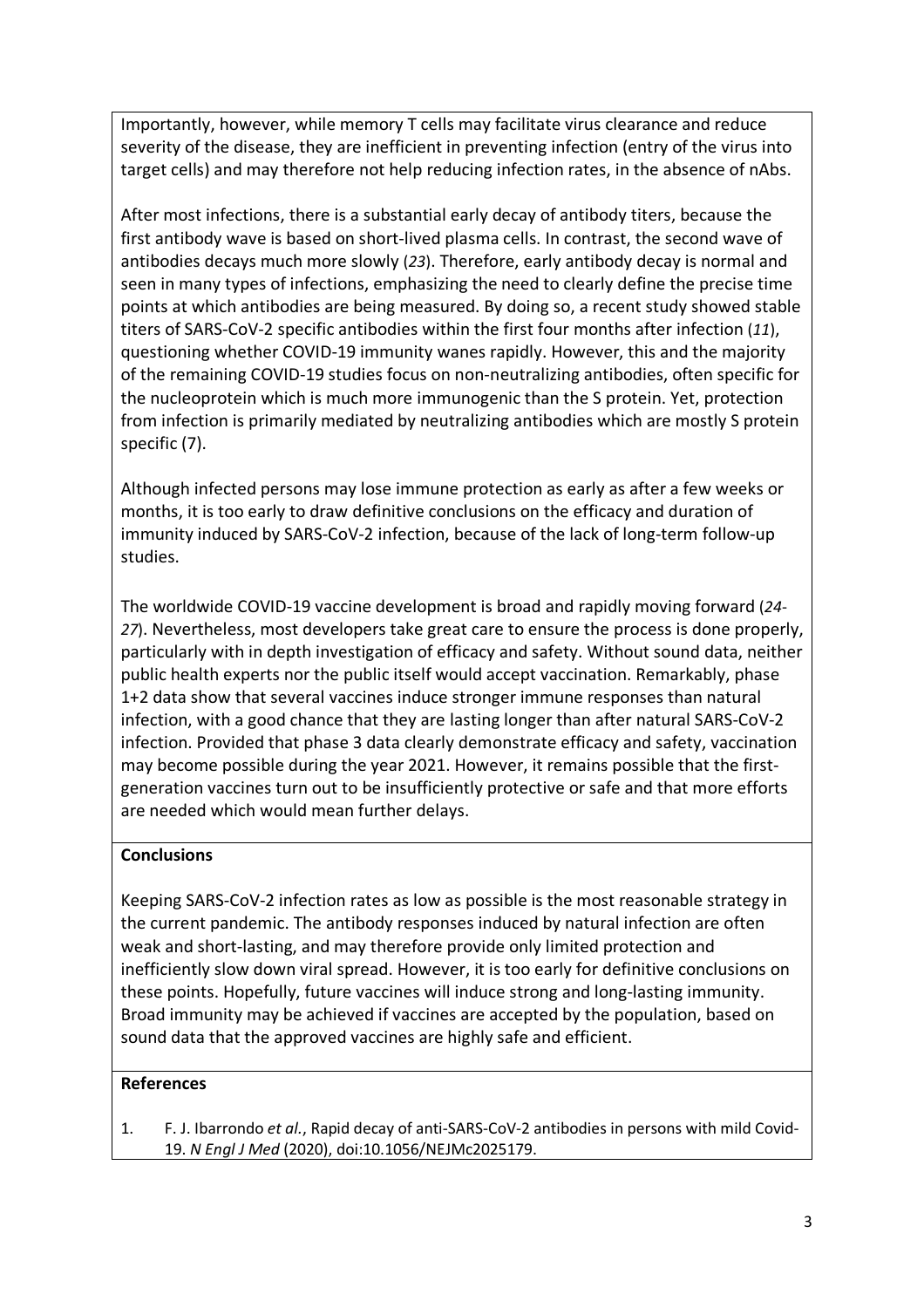- 2. M. Z. Tay, C. M. Poh, L. Rénia, P. A. Macary, L. F. P. Ng, The trinity of COVID-19: immunity, inflammation and intervention. *Nat Rev Immunol*. **20**, 363–374 (2020).
- 3. E. Bentivegna *et al.*, New IgM seroconversion and positive RT-PCR test after exposure to the virus in recovered COVID-19 patient. *J. Med. Virol.* (2020), doi:10.1002/jmv.26160.
- 4. CGTN, Recovered coronavirus patients are still prone to reinfection. YouTube https://www.youtube. com/watch?v=GZ99J7mlaIQ. *CGTN*.
- 5. E. Garcia de Jesus, A man in Hong Kong is the first confirmed case of coronavirus reinfection. https://www.sciencenews.org/article/coronavirus-covid-19-first-casereinfection-man-hong-kong. *sciencenews* (2020).
- 5b. https://ncs-tf.ch/de/policy-briefs: Is there a health-wealth tradeoff during the COVID-19 crisis? (21. August 20 -EN)
- 6. I. Thevarajan *et al.*, Breadth of concomitant immune responses prior to patient recovery: a case report of non-severe COVID-19. *Nat Med*. **26**, 453–455 (2020).
- 7. L. Premkumar *et al.*, The receptor binding domain of the viral spike protein is an immunodominant and highly specific target of antibodies in SARS-CoV-2 patients. *Science Immunology*. **5**, eabc8413 (2020).
- 8. A. Grifoni *et al.*, Targets of T cell responses to SARS-CoV-2 coronavirus in humans with COVID-19 disease and unexposed individuals. *Cell*. **181**, 1489 (2020).
- 9. A. Wajnberg *et al.*, SARS-CoV-2 infection induces robust, neutralizing antibody responses that are stable for at least three months. *MedRxiv* (2020), doi:10.1101/2020.07.14.20151126.
- 10. T. Sekine *et al.*, Robust T cell immunity in convalescent individuals with asymptomatic or mild COVID-19. *Cell*, 1–46 (2020).
- 11. D. F. Gudbjartsson *et al.*, Humoral Immune Response to SARS-CoV-2 in Iceland. *N Engl J Med*, NEJMoa2026116 (2020).
- 12. P. J. M. Brouwer *et al.*, Potent neutralizing antibodies from COVID-19 patients define multiple targets of vulnerability. *Science (New York, NY)* (2020), doi:10.1126/science.abc5902.
- 13. A. Addetia *et al.*, Neutralizing antibodies correlate with protection from SARS-CoV-2 in humans during a fishery vessel outbreak with high attack rate. *J. Clin. Microbiol.* (2020), doi:10.1128/JCM.02107-20.
- 14. A. Sariol, S. Perlman, Lessons for COVID-19 immunity from other coronavirus infections. *Immunity*. **53**, 248–263 (2020).
- 14b. https://ncs-tf.ch/de/policy-briefs: Phylogenetic analysis in COVID-19 surveillance (15 June 20 - EN)
- 14c. N. Vabret *et al.*, Immunology of COVID-19: Current state of the science. *Immunity* 52:910– 941 (2020). doi:10.1016/j.immuni.2020.05.002.
- 15. D. Hamre, M. Beem, Virologic studies of acute respiratory disease in young adults. V. Coronavirus 229E infections during six years of surveillance. *Am J Epidemiol*. **96**, 94–106 (1972).
- 16. S. E. Reed, The behaviour of recent isolates of human respiratory coronavirus in vitro and in volunteers: evidence of heterogeneity among 229E-related strains. *J. Med. Virol.* **13**, 179– 192 (1984).
- 17. K. A. Callow, H. F. Parry, M. Sergeant, D. A. Tyrrell, The time course of the immune response to experimental coronavirus infection of man. *Epidemiol. Infect.* **105**, 435–446 (1990).
- 18. M. Galanti, J. Shaman, Direct observation of repeated infections with endemic coronaviruses. *J. Infect. Dis.* (2020), doi:10.1093/infdis/jiaa392.
- 19. J. Greenbaum *et al.*, Functional classification of class II human leukocyte antigen (HLA) molecules reveals seven different supertypes and a surprising degree of repertoire sharing across supertypes. *Immunogenetics*. **63**, 325–335 (2011).